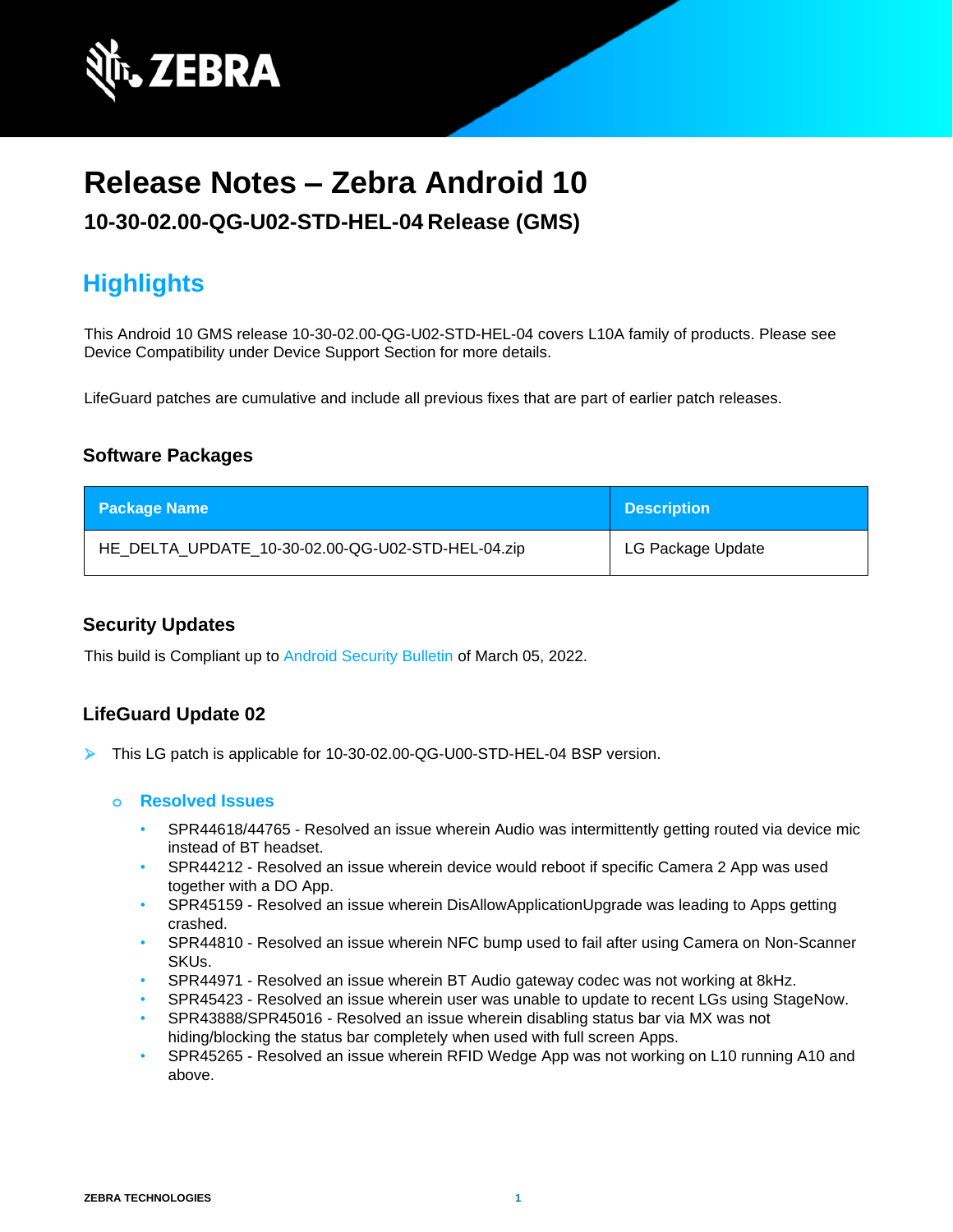

### **o New Features**

- Updated the new launcher icon and splash screen for VOD app.
- Added support for new EB v3.3 & EKB v4.0 releases in Google Play Store.
- Added support to define custom beep notifications under ADF criteria in DataWedge.
- Added support for BMI270/ICM42607 Gyroscope/accelerometer Sensors.
- Added support for Automatic License Activation/Deactivation notification.
- Added support for WorryFreeWifi Roam Analysis Additional params support.
- Added support for WorryFreeWifi Voice Analysis Call ID to Identify Analysis Events related to Specific VoIP call.
- Added support for Zebra software licensing to persist license over enterprise reset without having an internet connectivity.

### **o Usage Notes**

- BMI270/ICM42607 Gyroscope/accelerometer sensor devices require 10-30-02.00-QG-U02-STD-HEL-04 or higher to ensure full G-sensor functionality.
- The installed Gyroscope/Accelerometer sensors can be identified either in SETTINGS or via ADB command:

#### **SETTINGS**

▪ Devices with BMI270/ ICM42607 Gyroscope/accelerometer sensor will list sensor type as BMI270/ ICM42607 on "Settings-->About phone-->SW components-->Gyroscope" or "Settings-->About phone-->SW components -- >Accelerometer".

#### **ADB**

- Check the ro.config.device.gyro & ro.config.device.accelerometer property using getprop command from adb.
- Devices with BMI270 Gyroscope/accelerometer sensor will have ro.config.device.gyro = 32 ro.config.device.accelerometer=120
- Devices with ICM42607 Gyroscope/accelerometer sensor will have ro.config.device.gyro = 260 ro.config.device.accelerometer=2052

### **Version Information**

Below Table contains important information on versions

| <b>Description</b>          | <b>Version</b>                                       |
|-----------------------------|------------------------------------------------------|
| <b>Product Build Number</b> | 10-30-02.00-QG-U02-STD-HEL-04                        |
| Android Version             | 10                                                   |
| Security Patch level        | March 5, 2022                                        |
| <b>Component Versions</b>   | Please see Component Versions under Addendum section |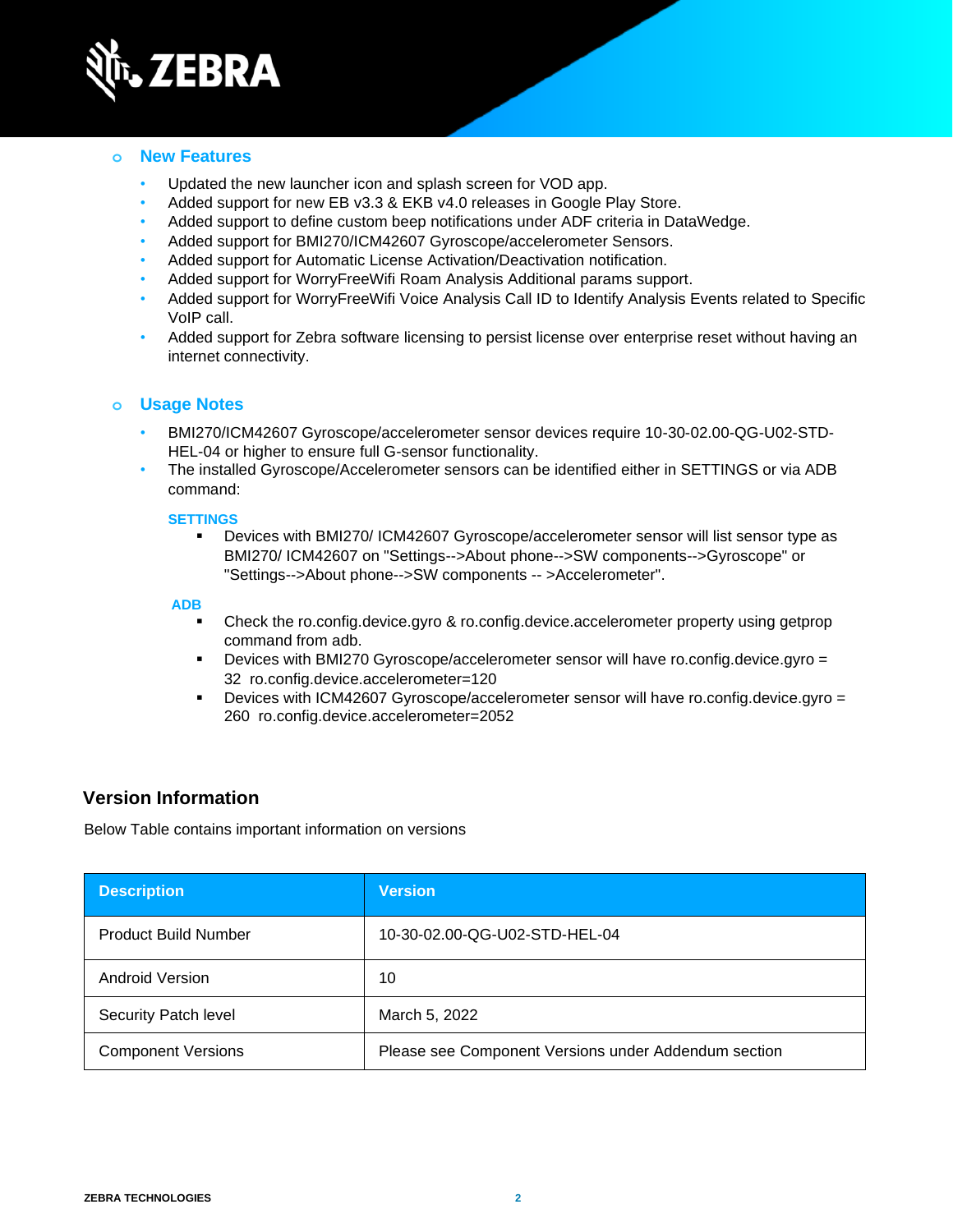

## **Known Constraints**

- Picture quality of the image taken with 'Night Mode' in low-light conditions is poor.
- Trigger Modes: Presentation Read Mode is preferred over Continuous Read Mode. If using Continuous Read mode, use a lower illumination brightness setting (e.g., 2) to ensure the scanner can work without interruption.
- "Red Eye Reduction" feature disables the camera flash in the device. Hence, to enable the camera flash please disable the 'Red Eye Reduction' feature.
- EMM does not support agent persistence in OS dessert downgrade scenario.
- Reset packages of Oreo should not be used on devices running with A10 software.
- In-order to avoid any inconsistencies in Settings UI it is recommended to wait for a few seconds after the device boots up.
- Transparent blue overlay in camera view –numeric, character or ENTER key presses in camera view will make this blue overlay appear. The camera is still functional; however, the view is covered with the blue overlay. To clear this, press the TAB key to move the control to a different menu item or close the camera app.
- In case of an OS upgrade from a s/w version having higher security patch level to a s/w version having lower security patch level, user data will be reset.
- Unable to scan remote company network using ES file explorer over VPN.
- When phone app is being disabled using MDM and user tries to reboot the device, user might see **Recovery Screen** with "Try again" and "Factory data reset" options. Select option "Try again" to continue the reboot process. Do not select option "Factory data reset", as it will erase the user data.
- AppManager actions only apply to the applications on the device at the time "DisableGMSApps" is called. New GMS applications present in any new OS update will not be disabled following that update
- After upgrading from Oreo to A10, Device shows "SD card setup" notification, which is expected behavior from AOSP.
- After upgrading from Oreo to A10, staging fails on few packages, user must update package names accordingly and make use of the profiles or create new staging profiles.
- At the very first time, DHCPv6 enable through CSP is not reflecting until user disconnect/reconnect to the WLAN profile.
- Stagenow package name has been changed to com.zebra.devicemanager, This can cause issues with AE enrollments and locking down an unit like with EHS or EMM lockdowns. This Issue will be fixed on June 2022 LifeGuard Release.

## **Important Links**

[Installation and setup instructions](https://www.zebra.com/content/dam/zebra_new_ia/en-us/software/operating-system/helios/a10-os-update-instructions.pdf) (if the link does not work, please copy it to browser and try)

**Note**: "As part of IT security best practices, Google Android enforces that the Security Patch Level (SPL) for the new OS or patch must be the same level or a newer level than the OS or patch version currently on the device. If the SPL for the new OS or patch is older than the SPL currently on the device, then the device will enterprise reset and wipe all user data and settings including user network configurations and remote management tools which would render the device inaccessible over a network."

- [Zebra Techdocs](http://techdocs.zebra.com/)
- **[Developer Portal](http://developer.zebra.com/)**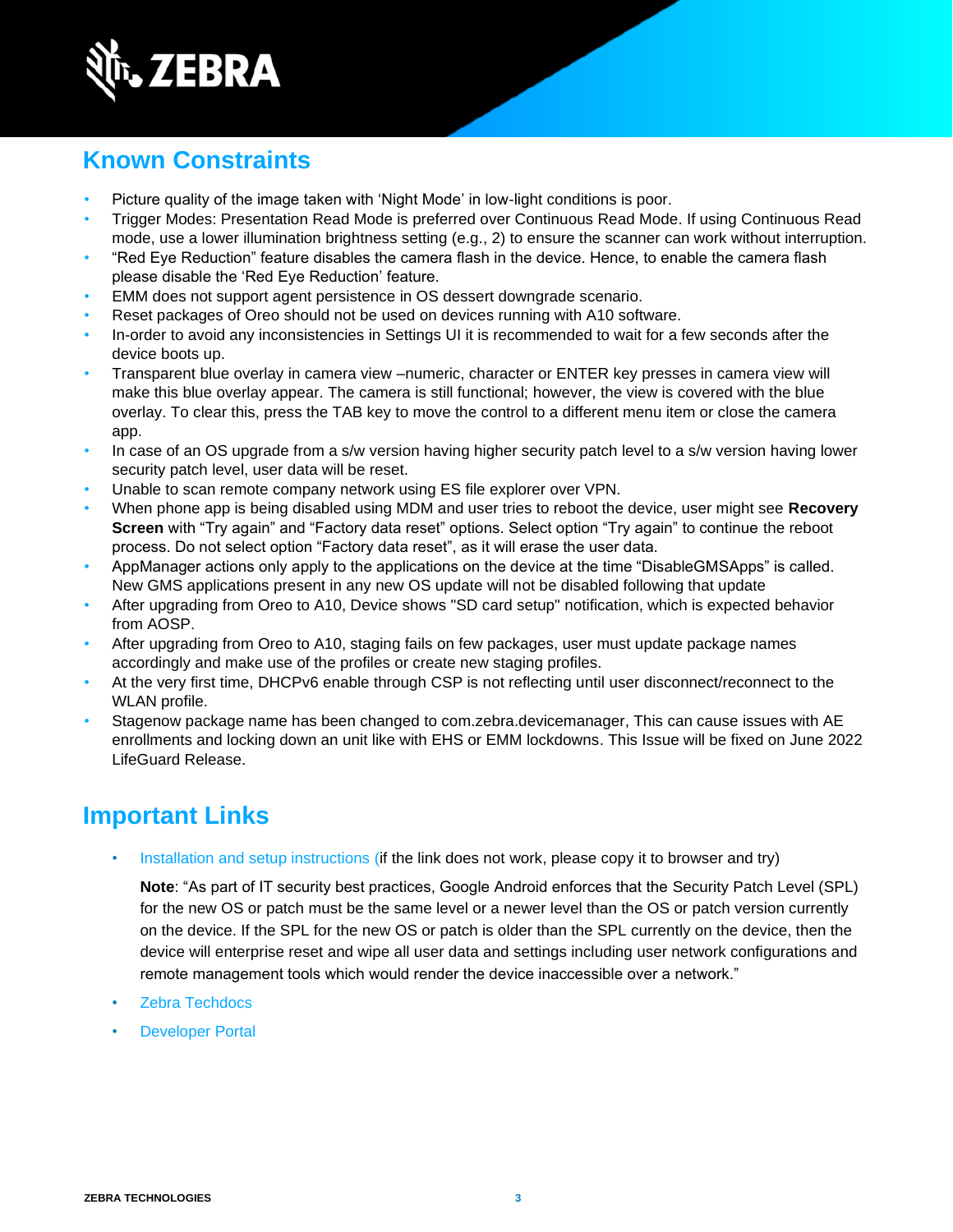

## **Device Support**

## **Device Compatibility**

This software release has been approved for use on the following devices.

| <b>Device</b><br><b>Family</b> | <b>Part Number</b>                                                                                                                         |                                                                     | <b>Device Specific Manuals and</b><br><b>Guides</b> |
|--------------------------------|--------------------------------------------------------------------------------------------------------------------------------------------|---------------------------------------------------------------------|-----------------------------------------------------|
| L10A                           | RTL10B1-xxxxxxxxxxNA<br>(North America)<br>RTL10B1-xxAxxX0x00A6<br>(ROW)<br>Note: 'x' Stands for wild card for<br>different configurations | RTL10B1-xxAxxX0x00IN<br>(India)<br>RTL10B1-xxxxxxxxxxRU<br>(Russia) | L <sub>10</sub> A Home Page                         |

## **Addendum**

### **Component Versions**

| <b>Component / Description</b>    | <b>Version</b>                         |
|-----------------------------------|----------------------------------------|
| Linux Kernel                      | 4.4.205                                |
| AnalyticsMgr                      | 2.4.0.1254                             |
| <b>Android SDK Level</b>          | 29                                     |
| Audio (Microphone and Speaker)    | 0.35.0.0                               |
| <b>Battery Manager</b>            | 1.1.7                                  |
| <b>Bluetooth Pairing Utility</b>  | 3.25                                   |
| Camera                            | 2.0.002                                |
| DataWedge                         | 8.2.602                                |
| <b>EMDK</b>                       | 9.1.3.3203                             |
| Files                             | 10                                     |
| License Manager and License Agent | version 6.0.8 and version 6.0.34.5.0.2 |
| <b>MXMF</b>                       | 10.5.0.77                              |
| <b>NFC</b>                        | NFC_NCIHALx_AR18C0.a.3.0               |